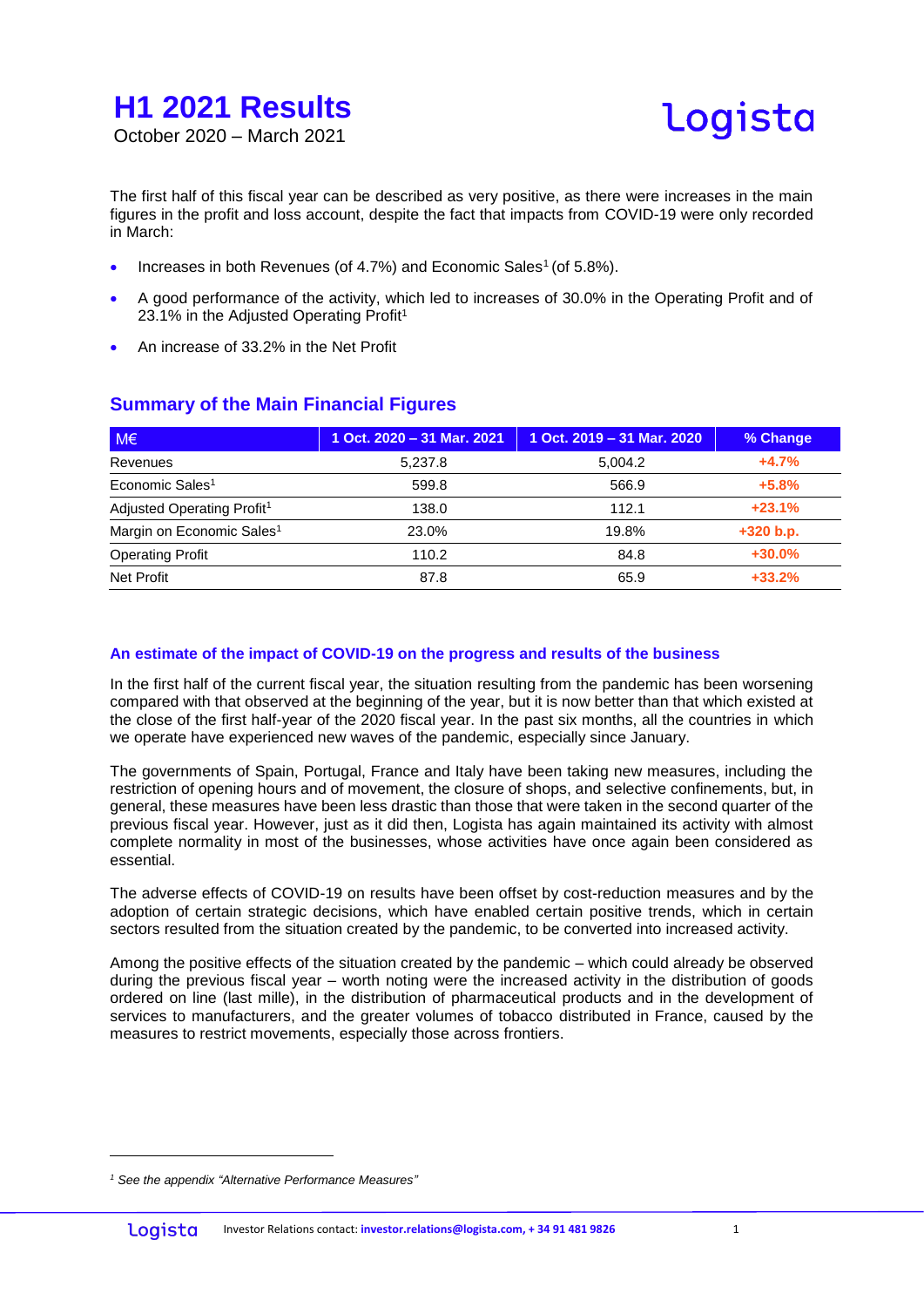#### **The progress of the business and the principal figures from the profit and loss account in the first half of the fiscal year**

The Group's **Revenues** increased by 4.7% compared with the previous fiscal year, increases being recorded in France and Italy. Increased turnover was observed in most of the main businesses, and there were increases in tobacco distribution in Italy and France, in the distribution of convenience products in all countries, and in Pharma and Courier Services in Spain.

**Economic Sales**<sup>1</sup> increased by 5.8%, reaching 599.8 million euros, due to improvements in all the geographical areas. By activity, the increased Economic Sales<sup>1</sup> in Pharma, Courier Services and Long-Distance Transport, together with increases from the distribution of tobacco and convenience products in Italy and France, were far greater than the reductions in the distribution of periodicals, the transport of industrial parcels and the distribution of tobacco and convenience products, in Iberia, and the distribution of convenience products through networks other than that of the tobacconists, in France.

Total operating costs<sup>1</sup> increased by 1.5%, which was far less than the increase in Economic Sales<sup>1</sup>.

The Adjusted Operating Profit<sup>1</sup> reached 138.0 million euros, an increase of 23.1% compared with the first half of the previous fiscal year. The margin of the Adjusted Operating Profit over the Economic Sales<sup>1</sup> was of 23.0%, compared with the 19.8% obtained in the same period of fiscal year 2020.

The positive impact on results resulting from the changes in the valuation of stocks due to changes in taxation and prices of tobacco during the half-year (about +3 million euros) contributed to this increase in the Adjusted Operating Profit<sup>1</sup> compared with that of the first half-year of the 2020 fiscal year, because in that period there was a negative impact of about 6 million euros.

It has also been estimated that during the first half-year of the previous fiscal year, negative results of about 5.5 million euros were recorded due to COVID-19, but its impact in the current fiscal year is not regarded as significant.

The costs of restructuring<sup>1</sup> have increased compared with those of last year, reaching 4.4 million euros (against 2.2 million euros in the first half-year of the 2020 fiscal year).

In the current fiscal year, capital gains generated from the sales of assets have been greater than those in the same period of the 2020 fiscal year (1.1 million euros and 0.3 million euros respectively), as a result of the sale of an asset in Spain.

The **Operating Profit** increased by 30.0%, and reached 110.2 million euros.

The **Financial Results** were far better than those in the previous fiscal year, and reached 10.9 million euros (compared with 6.1 million euros), mainly due to the interest generated by excessive payments on account of corporation tax in Spain in fiscal years 2017 and 2018, following a ruling of the Tribunal Constitucional.

The effective rate of tax was 27.4%, which was almost the same as the 27.3% of last year.

As a result of all of the foregoing, the **Net Profit** increased by 33.2%, to 87.8 million euros.

*<sup>1</sup> See the appendix "Alternative Performance Measures"*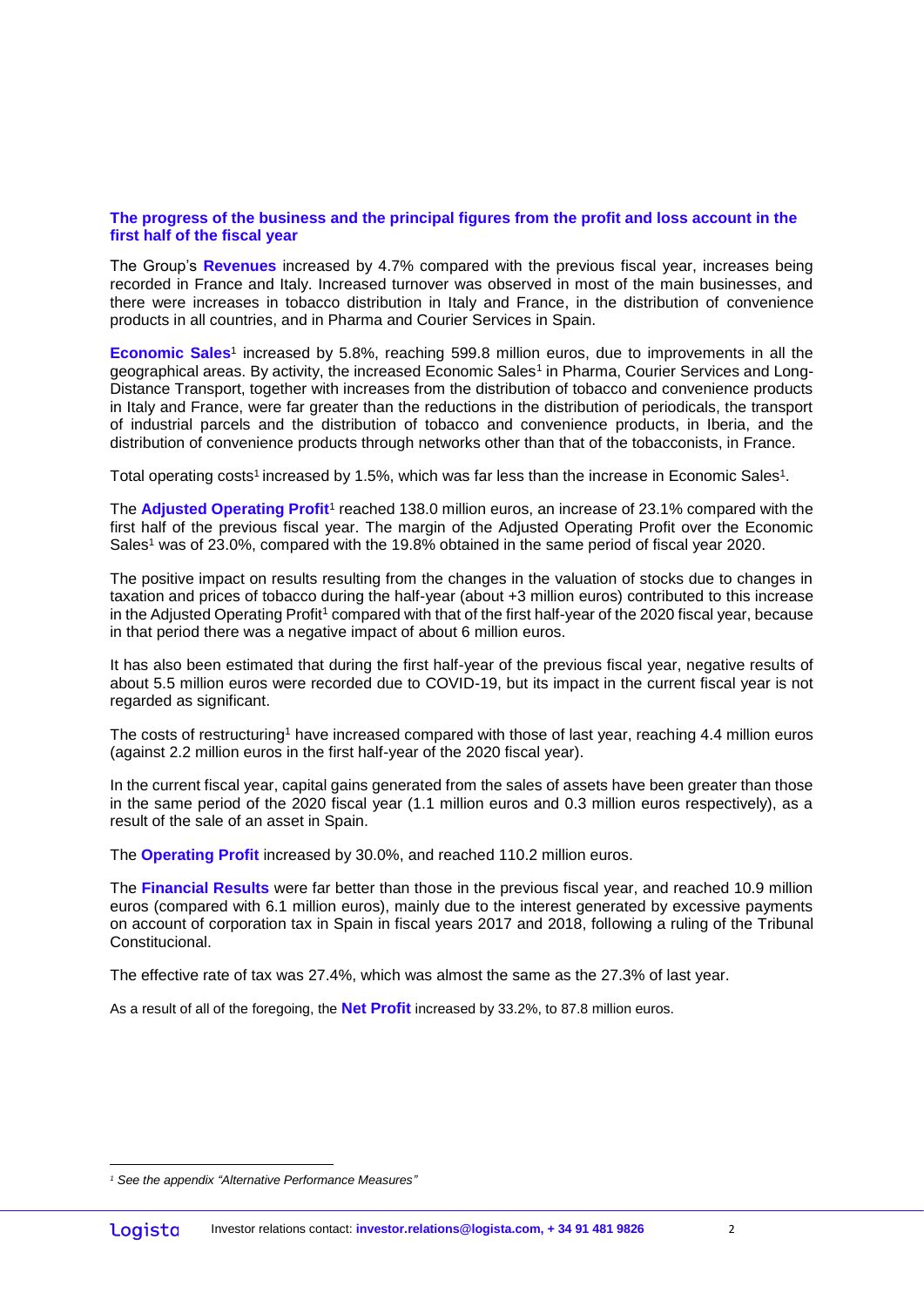#### **Changes in Revenues (by segment and activity)**

| $M \in$                             | 1 Oct. 2020 - 31 Mar. 2021 | 1 Oct. 2019 - 31 Mar. 2020 | % Change   |
|-------------------------------------|----------------------------|----------------------------|------------|
| <b>Iberia</b>                       | 1,563.3                    | 1,578.6                    | $(1.0)\%$  |
| <b>Tobacco and Related Products</b> | 1,335.8                    | 1,361.2                    | (1.9)%     |
| Transport                           | 205.8                      | 199.0                      | 3.4%       |
| <b>Other Businesses</b>             | 99.3                       | 82.5                       | 20.4%      |
| Adjustments                         | (77.6)                     | (64.1)                     | $(21.0)\%$ |
| <b>France</b>                       | 2,039.0                    | 1,951.2                    | 4.5%       |
| <b>Tobacco and Related Products</b> | 1,973.6                    | 1,874.2                    | 5.3%       |
| <b>Other Businesses</b>             | 69.4                       | 81.4                       | $(14.7)\%$ |
| Adjustments                         | (4.0)                      | (4.4)                      | 9.6%       |
| <b>Italy</b>                        | 1,652.9                    | 1,494.0                    | 10.6%      |
| <b>Tobacco and Related Products</b> | 1,652.9                    | 1,494.0                    | 10.6%      |
| <b>Corporate and Others</b>         | (17.3)                     | (19.6)                     | 11.4%      |
| <b>Total Revenues</b>               | 5,237.8                    | 5,004.2                    | 4.7%       |

#### **Changes in Economic Sales<sup>1</sup> (by segment and activity)**

| M€                                      | 1 Oct. 2020 - 31 Mar. 2021 | 1 Oct. 2019 - 31 Mar. 2020 | % Change  |
|-----------------------------------------|----------------------------|----------------------------|-----------|
| <b>Iberia</b>                           | 309.9                      | 295.8                      | 4.8%      |
| <b>Tobacco and Related Products</b>     | 141.2                      | 141.6                      | (0.3)%    |
| Transport                               | 148.6                      | 140.6                      | 5.7%      |
| <b>Other Businesses</b>                 | 50.0                       | 42.5                       | 17.6%     |
| Adjustments                             | (29.9)                     | (28.9)                     | (3.6)%    |
| <b>France</b>                           | 129.2                      | 124.3                      | 4.0%      |
| <b>Tobacco and Related Products</b>     | 112.5                      | 106.4                      | 5.8%      |
| <b>Other Businesses</b>                 | 19.7                       | 21.4                       | $(8.0)\%$ |
| Adjustments                             | (3.0)                      | (3.5)                      | 13.1%     |
| <b>Italy</b>                            | 158.1                      | 144.6                      | 9.3%      |
| <b>Tobacco and Related Products</b>     | 158.1                      | 144.6                      | 9.3%      |
| <b>Corporate and Others</b>             | 2.5                        | 2.1                        | 22.6%     |
| <b>Total Economic Sales<sup>1</sup></b> | 599.8                      | 566.9                      | 5.8%      |

*<sup>1</sup> See the appendix "Alternative Performance Measures"*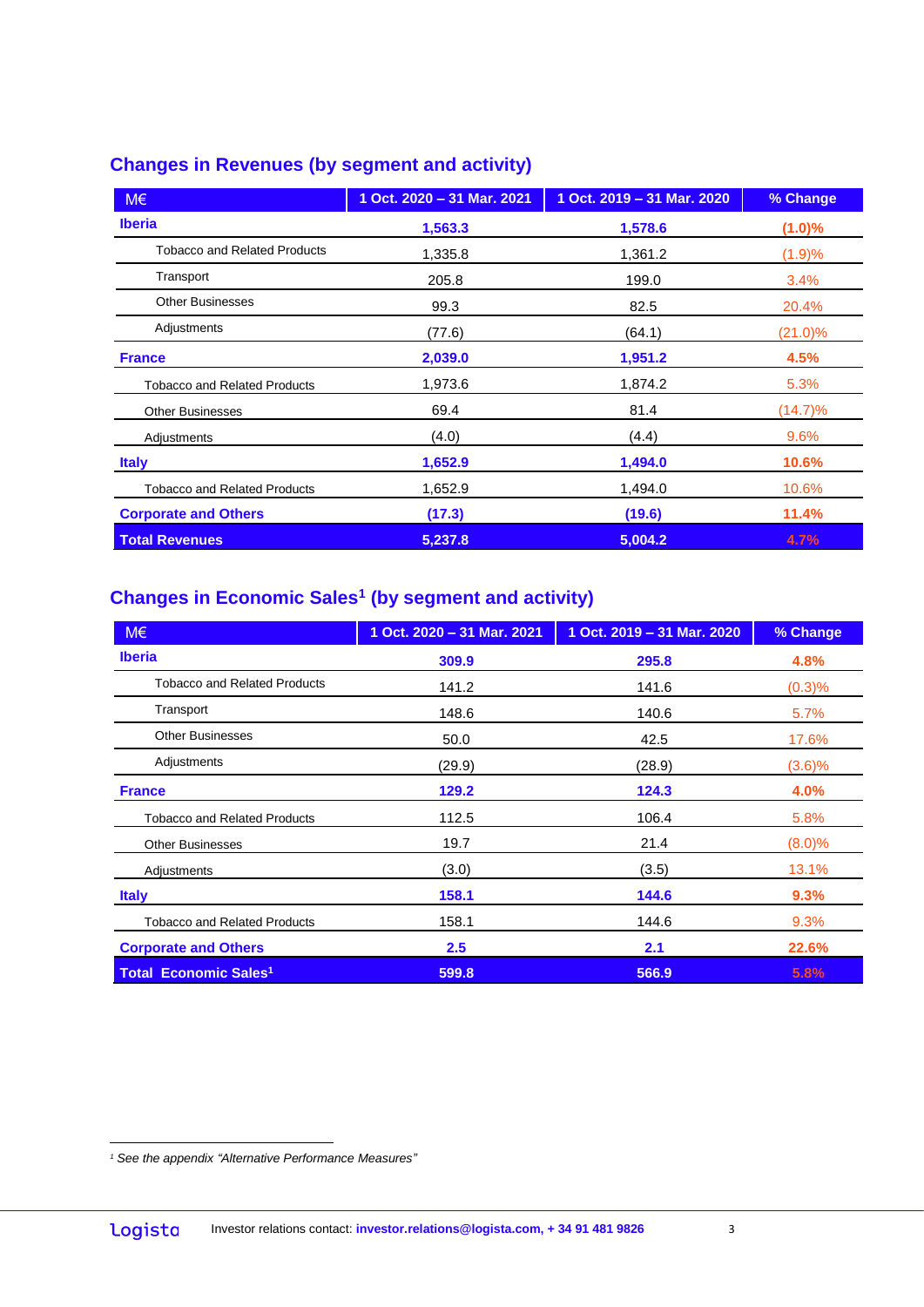#### **Changes in Adjusted EBIT<sup>1</sup> (by segment)**

| $M \in$                     | 1 Oct. 2020 - 31 Mar. 2021 | 1 Oct. 2019 - 31 Mar. 2020 | % Change |
|-----------------------------|----------------------------|----------------------------|----------|
| <b>Iberia</b>               | 66.4                       | 56.9                       | $16.7\%$ |
| <b>France</b>               | 28.7                       | 21.7                       | 32.2%    |
| <b>Italy</b>                | 50.2                       | 41.1                       | 22.1%    |
| <b>Corporate and Others</b> | (7.4)                      | (7.7)                      | 4.2%     |
| <b>Total Adjusted EBIT1</b> | 138.0                      | 112.1                      | 23.1%    |

*The Adjusted Operating Profit<sup>1</sup> (or, without distinction, the Adjusted EBIT<sup>1</sup> ) is the main indicator used by the Group's Management to analyse and measure the progress of the business. Basically, this indicator is calculated by deducting from the Operating Profit all those expenses that are not directly related to the revenues obtained by the Group in each period, thus facilitating the analysis of the changes in the Group's operating costs<sup>1</sup> and typical margins. Shown below is the reconciliation between the Adjusted Operating Profit<sup>1</sup> and the Operating Profit for the first half-years of the 2021 and 2020 fiscal years:*

| $M \in$                                      | 1 Oct. 2020 - 31 Mar. 2021 | 1 Oct. $2019 - 31$ Mar. $2020$ |
|----------------------------------------------|----------------------------|--------------------------------|
| <b>Adjusted Operating Profit<sup>1</sup></b> | 138.0                      | 112.1                          |
| (-) Restructuring Costs                      | (4.4)                      | (2.2)                          |
| (-) Amortisation of Assets (Logista France)  | (26.1)                     | (26.1)                         |
| (+/-) Result of Disposals and Impairment     | 1.1                        | 0.4                            |
| (+/-) Result by the Equity Method and Others | 1.6                        | 0.7                            |
| <b>Operating Profit</b>                      | 110.2                      | 84.8                           |

 $\overline{a}$ *<sup>1</sup> See the appendix "Alternative Performance Measures"*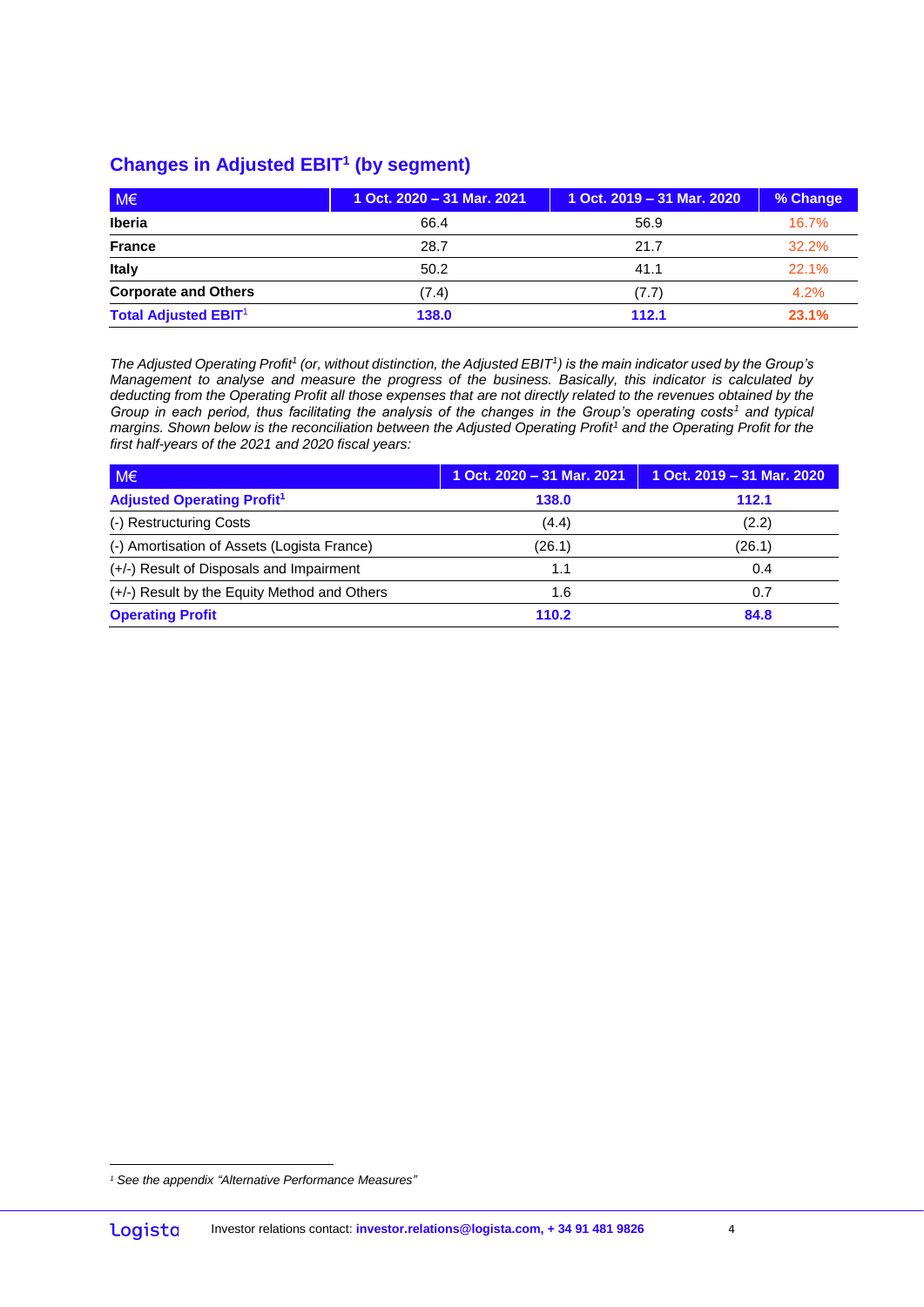# **Changes by segments**

## **A. Iberia: Spain and Portugal**

Revenues in Iberia amounted to 1,563.3 million euros, compared with 1,578.6 million euros in the 2020 fiscal year, representing a decrease of 1.0%. The Economic Sales<sup>1</sup> of the segment amounted to 309.9 million euros, 4.8% more than the 295.8 million euros recorded in the first half of the previous fiscal year.

Revenues in the **Tobacco and Related Products** business line fell by 1.9%, due to the reduction in the volumes of tobacco distributed in Spain and in Portugal.

The volumes of cigarettes plus RYO and others (including units of heated tobacco) distributed in Iberia decreased by 6.1% in the first 6 months of the current fiscal year, compared with the same period in the 2020 fiscal year, and were lower in both Spain and Portugal.

The distributed volumes of those categories in Spain were 6.0% lower than those in the first half of the previous fiscal year, mainly as a result of sales in tourism and lower cross-border sales due to the restrictions on movement since the beginning of the pandemic.

In general, the tobacco manufacturers kept the retail prices of their products stable both in the current fiscal year and in the previous one, so there were no material impacts resulting from variations in the value of stocks.

The Economic Sales<sup>1</sup> of Tobacco and Related Products decreased by 0.3% compared with those of last year.

The effect of applying revised prices which included the 'track and trace' service for tobacco manufacturers, combined with the effect of invoicing the other added-value services, was to partially compensate for the impact of the reduction in the volumes of distributed tobacco on the Economic  $Sales<sup>1</sup>$ .

In addition, performance in the distribution of convenience products was very positive as a result of the incorporation of new customers, more customers/points of sale and a more dynamic demand for products in convenience shops due to the restrictions caused by COVID-19. There was double-digit growth in the Revenues and in the Economic Sales<sup>1</sup> of these products, compared with the same period of the 2020 fiscal year, which helped to mitigate the fall in the Economic Sales<sup>1</sup> in that business line.

The situation caused by the pandemic favoured an increase in electronic commerce which in turn translated into increased activity in Courier Services, whereas the selective confinements and the restrictions on movements adversely affected demand in Industrial Parcels. The fall in the long-distance transport of tobacco was largely mitigated by the incorporation and expansion of transport services for other sectors, some of them, such as the pharmaceutical and FMCG industries, being in a phase of strong growth.

In terms of Economic Sales<sup>1</sup>, there were positive performances in Courier Services and in Long-Distance Transport, and the overall figure for Economic Sales<sup>1</sup> in Transport increased by 5.7%, to 148.6 million euros. In Long-Distance Transport, the improvement in the margins compensated for the impact of the reduced activity on its Economic Sales<sup>1</sup>, while the prices in Industrial Parcels suffered from the pressure of competition due to the situation of low demand, resulting in a slight regression in Economic  $Sales<sup>1</sup>$ .

*<sup>1</sup>See the appendix "Alternative Performance Measures"*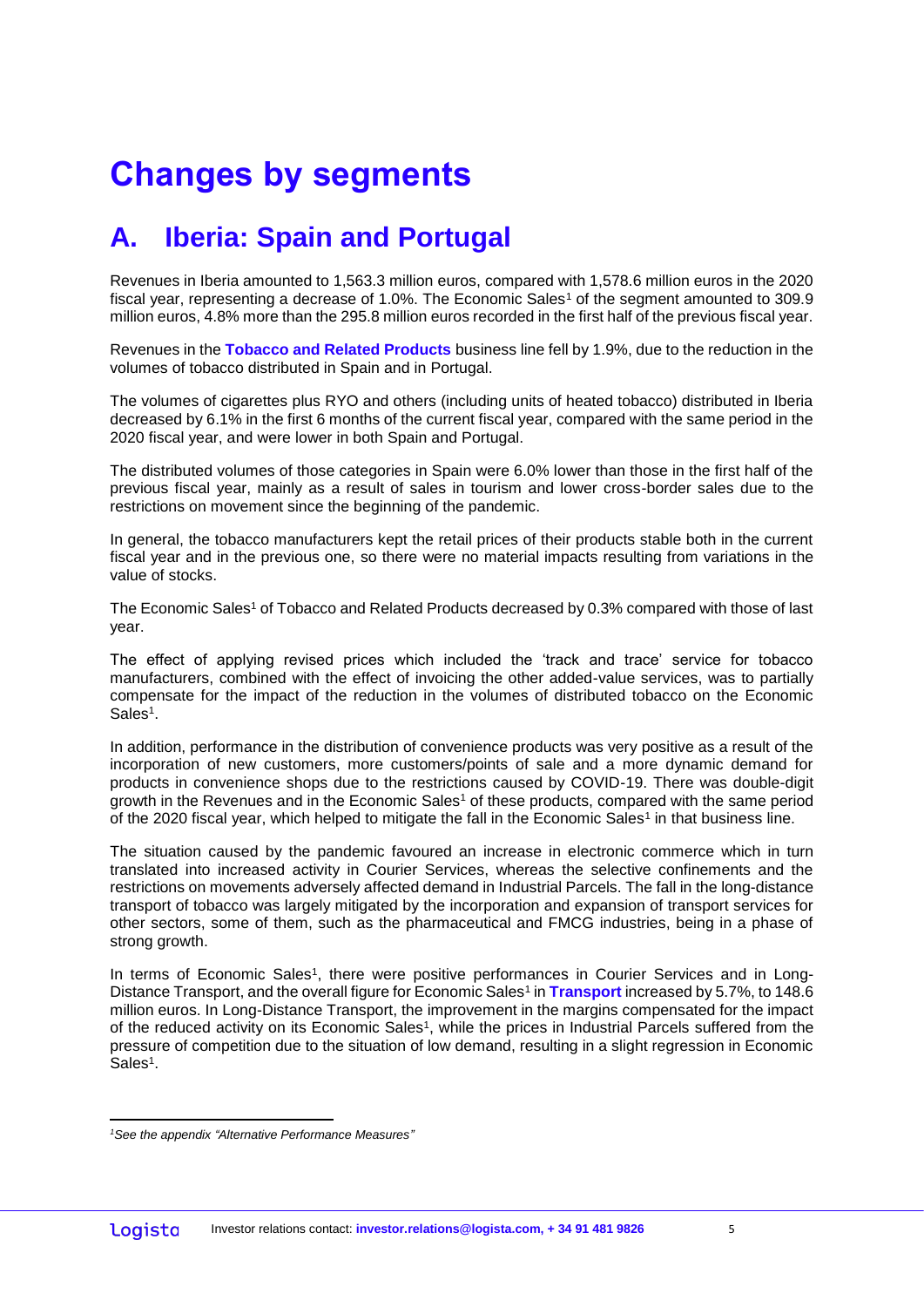Revenues in the **Other Businesses** line (which includes the activities of Pharma and of Publications) increased by 20.4%, reaching 99.3 million euros, and the Economic Sales1 increased by 17.6%, to 50.0 million euros.

Revenues in the Pharma business continued to grow significantly, thanks to the constant inclusion of new customers, and to the development of new services dedicated to the sector, and intended both for existing customers and for new ones.

The special circumstances that have arisen during the pandemic have brought new needs to the pharmaceutical and healthcare sector, to which Logista Pharma is responding swiftly and appropriately. This has brought in new customers including, for example, public administrations, and also new products against COVID-19, such as vaccines and healthcare and protective equipment. All of this has helped to boost Logista Pharma's activity since the beginning of the fiscal year.

Distribution of publications in Spain continues to confront a difficult situation which has resulted in falls in Revenues and Economic Sales<sup>1</sup>.

Total operating expenses<sup>1</sup> in Iberia increased by 1.9% in the period.

It is estimated that in the first half of the current fiscal year, COVID-19 did not have a significant impact on results, but that in the same period of the preceding fiscal year it had a negative impact of about 3 million euros.

The **Adjusted Operating Profit**<sup>1</sup> amounted to 66.4 million euros, representing an increase of 16.7% compared with that of last year.

Restructuring costs<sup>1</sup> were slightly higher than those recorded for the first six months of the 2020 fiscal year (1.5 million euros v. 1.1 million euros), and there were also smaller capital gains from sales of assets (0.1 million euros compared with 0.4 million euros). All of this resulted in a 15.6% increase in the **Operating Profit**, to 65.0 million euros, compared with the 56.2 million euros recorded in the first half of the previous fiscal year.

#### **B. France**

 $\overline{a}$ 

Revenues in France increased by 4.5%, to 2,039.0 million euros, and Economic Sales<sup>1</sup> by 4.0%, to 129.2 million euros.

Revenues in the **Tobacco and Related Products** business line grew by 5.3%, to 1,973.6 million euros, due to the increase in tobacco prices and to the increase in volumes of tobacco distributed compared with the previous fiscal year, which was of 0.7% in cigarettes plus RYO and others (including the units of heated tobacco).

During the half-year, the French Government enforced the last of the tax increases which were designed to result in a price of 10 euros for a packet of 20 cigarettes in the year 2020, and which were, on average, of 40 cents per packet. Most of the tobacco manufacturers added this tax increase to the retail price of their products, but in some cases those price increases did not fully compensate for the effect of the tax increases.

The changes in taxes and prices during the half-year had an adverse impact on the value of the stocks amounting to about 2 million euros in this fiscal year, compared with an adverse impact of between 3 and 4 million euros in the same period of the previous fiscal year.

*<sup>1</sup>See the appendix "Alternative Performance Measures"*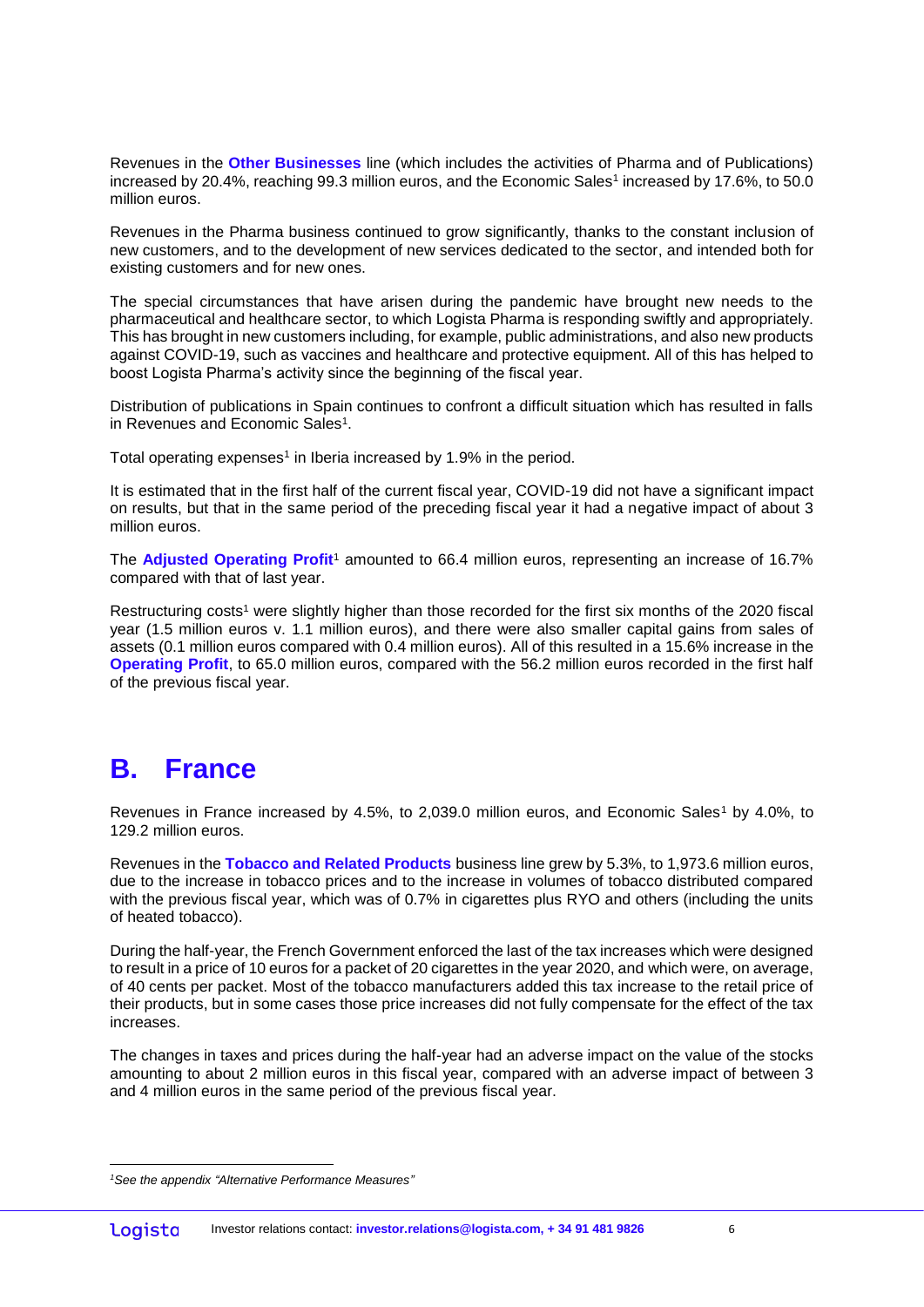The Economic Sales<sup>1</sup> in Tobacco and Related Products increased by 5.8% in the half-year, to 112.5 million euros, thanks to strong Economic Sales<sup>1</sup> in the distribution of tobacco and to the increases through electronic transactions and convenience products.

The **Other Businesses** activity (the wholesale distribution of convenience products through channels other than tobacconists) experienced decreases compared with the same period of the previous fiscal year, of 14.7% in Revenues and of 8.0% in Economic Sales<sup>1</sup>. Of all the Group's businesses, this one has been the worst hit by the measures taken to fight COVID-19.

It is estimated that in the first half of the current fiscal year, COVID-19 did not have a significant net impact on results in France, but that in the same period of the preceding fiscal year it had a negative impact of about 1.5 million euros.

Total operating costs<sup>1</sup> in France decreased by 2.0%, which enabled the **Adjusted Operating Profit**<sup>1</sup> to increase by 32.2% to 28.7 million euros, compared with the 21.7 million euros obtained in the first halfyear of the preceding fiscal year.

Restructuring costs<sup>1</sup> were similar to those of the same period of the 2020 fiscal year (0.4 million euros), and the amortisation of assets generated from the acquisition of business in France, which amounted to 26.1 million euros, produced the same figure in both periods. The **Operating Profit** amounted to +2.2 million euros, which was an improvement on the -4.7 million euros recorded in the first half of the previous fiscal year.

#### **C. Italy**

Revenues in Italy increased by 106%, to 1,652.9 million euros, thanks to the increase in sales of convenience products, and to higher prices of tobacco products than in the first half of the 2020 fiscal year.

The distributed volumes of cigarettes, RYO and others (including the units of heated tobacco) were 0.4% higher than those of the first half of the previous fiscal year, due to the good performance of the new categories of products, which largely offset the fall in the volumes of cigarettes (-4.7%).

During the current half-year, there have been changes in the excise duty on heated tobacco, and the manufacturers of these products have increased their retail prices by amounts which more than compensate for the increase in taxes. The changes in taxes and prices had a positive effect on the period's results of between 4 and 5 million euros, whereas during the first six months of the previous fiscal year, they had a negative effect of almost 3 million euros.

The increase in revenues from services to manufacturers and from the distribution of convenience products enabled the Economic Sales<sup>1</sup> in Italy to increase by 9.3%, to 158.1 million euros.

With regard to services to manufacturers, it is worth noting the impetus that the new kinds of tobacco products, and the added-value services associated with them, are now experiencing in Italy. Moreover, the marketing efforts made in recent years to speed up the rate of growth of the distribution of convenience products through the tobacconist channel continue to produce double-digit increases in the Economic Sales<sup>1</sup> of these products.

It is estimated that in the first half of the current fiscal year, COVID-19 did not have a significant net impact on results in Italy, but that in the same period of the preceding fiscal year it had a negative impact of about 1 million euros.

 $\overline{a}$ *<sup>1</sup>See the appendix "Alternative Performance Measures"*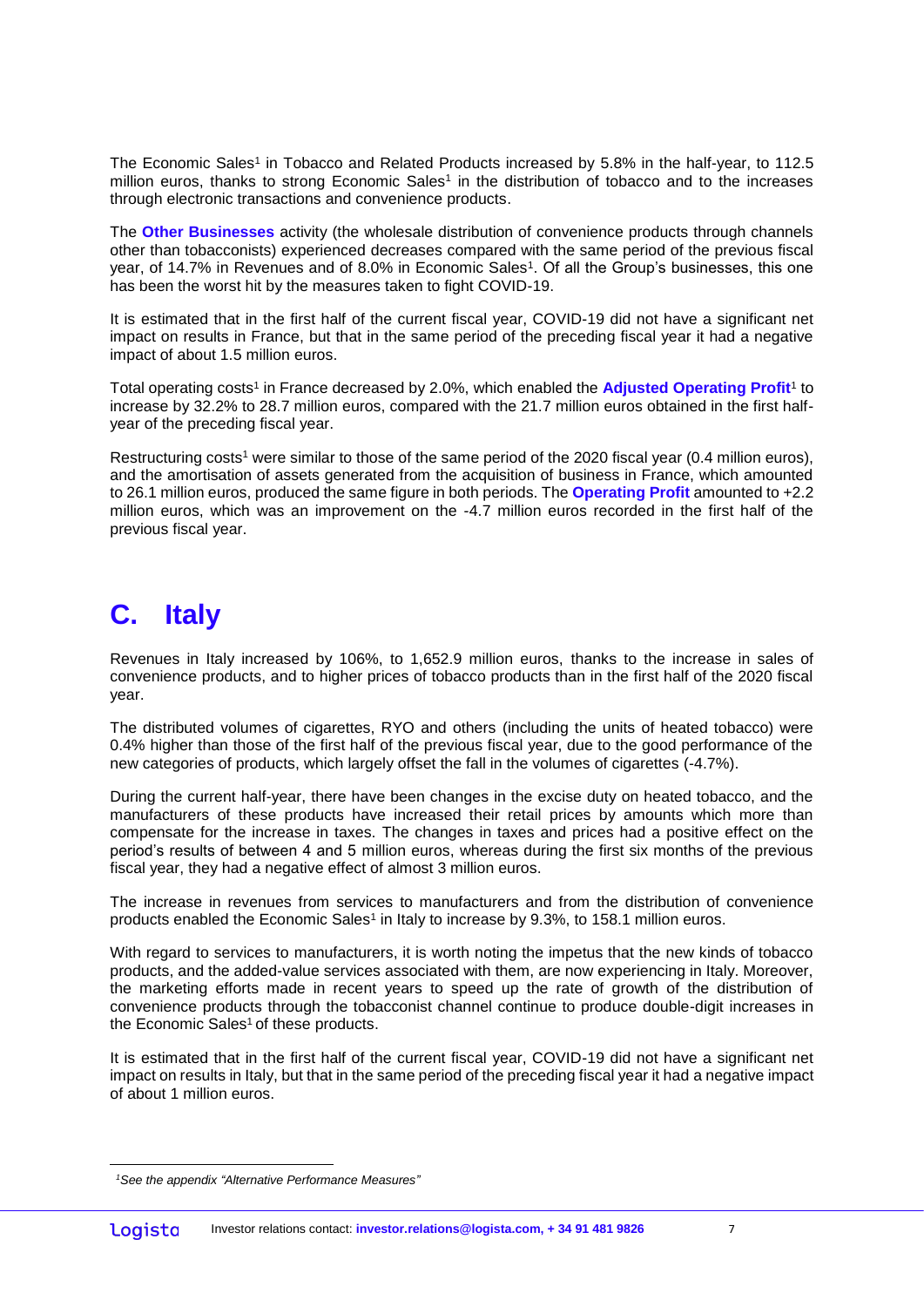Total operating costs<sup>1</sup> in Italy rose by 4.2% compared with those of the previous fiscal year, resulting in an increase of 22.1% in the **Adjusted Operating Profit**<sup>1</sup> , to 50.2 million euros.

The restructuring costs<sup>1</sup> associated with the gradually improving efficiency of the operations were higher in this fiscal year than in the previous fiscal year (2.3 million euros, compared with 0.3 million euros in 2020), but the **Operating Profit**, of 47.9 million euros, was 17.4% higher than that obtained in the first half of the preceding fiscal year.

### **D. Corporate and Others**

This segment includes the corporate expenses and the result of the activities in Poland.

The **Adjusted Operating Profit**<sup>1</sup> was -7.4 million euros, compared with the -7.7 million euros recorded for the first six months of the 2020 fiscal year.

*<sup>1</sup> See the appendix "Alternative Performance Measures"*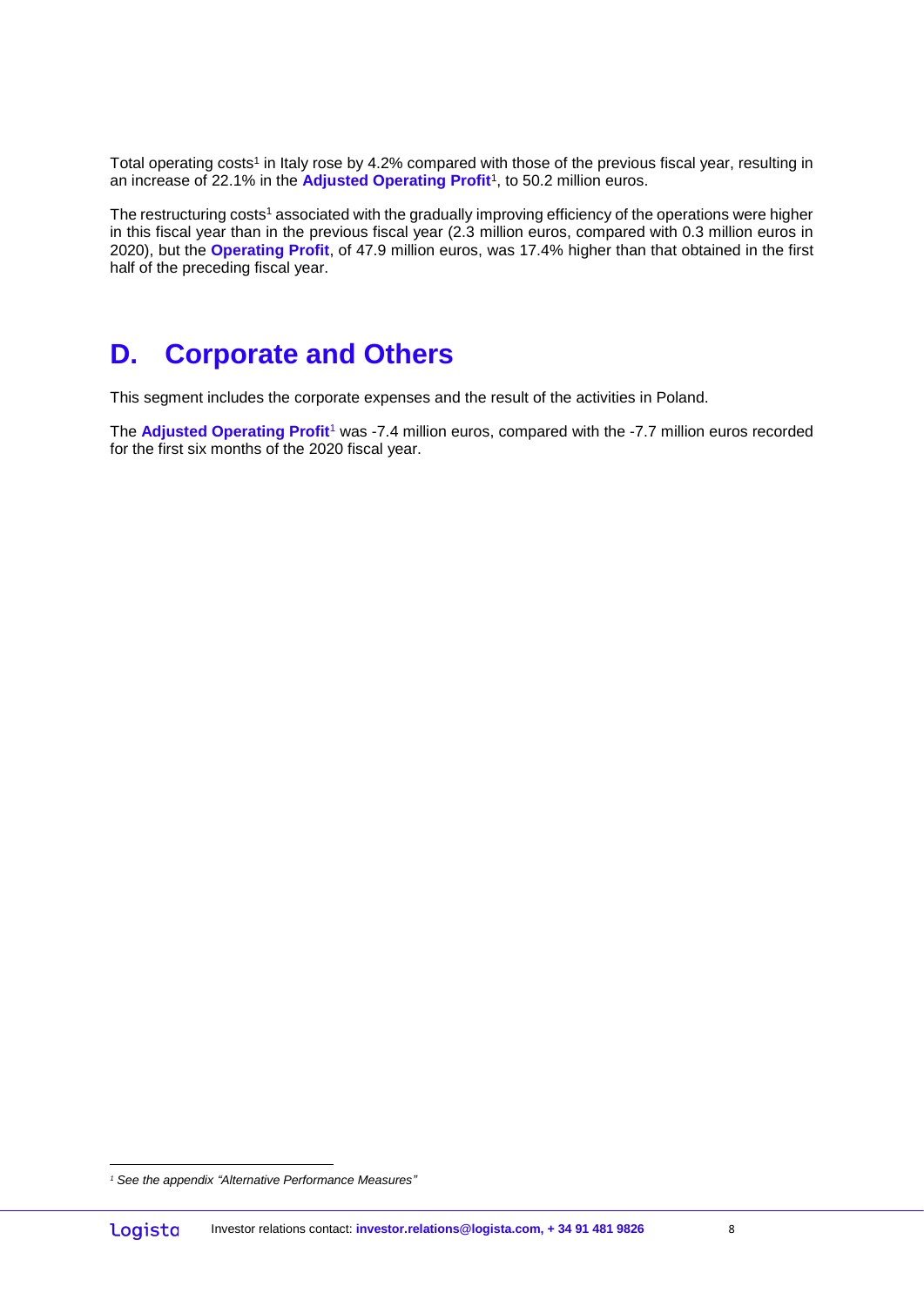# **Financial overview**

## **A. Overview of Financial Results**

The Group has a reciprocal credit facility agreement with its majority shareholder (Imperial Brands Plc.) under which it lends its daily cash excess, or receives the necessary cash to fulfil its payment obligations. The remuneration of the balances is set at the base rate of the European Central Bank, plus a differential of 75 basis points. The base rate of the European Central Bank remained at 0.0% during both fiscal years.

The average cash position during the first half of the fiscal year was 2,256 million euros, compared with 1,911 million euros in the first half of the preceding fiscal year.

The financial results in the first half of the fiscal year amply surpassed those obtained in the same period of the previous fiscal year (10.9 million euros compared with 6.1 million euros). This was principally due to the interest generated on the excessive advance payments of corporation tax in Spain in fiscal years 2017 and 2018, in accordance with a ruling of the Constitutional Court (3.6 million euros) and also, to a lesser extent, to the larger average cash flow than in the first half of last year.

### **B. Changes in Net Profit**

The restructuring costs<sup>1</sup> recorded in the half-year were higher than those in the same period of the previous fiscal year (4.4 million euros compared with 2.2 million euros), while higher capital gains were recorded (1.1 million euros, principally for the sale of assets in Spain, in Alcalá de Guadaira) than in the preceding fiscal year (0.3 million euros). This, combined with good performance in the businesses and better financial results, led to an increase of 33.2% in the Profit Before Taxes, to 121.1 million euros.

The effective consolidated tax rate recorded in the period was 27.4%, compared with 27.3% in the preceding fiscal year, taking the Net Profit to 87.8 million euros, which represented an increase of 33.2% compared with the 65.9 million euros obtained in the first half of fiscal year 2020.

The basic Earnings Per Share were 0.67 euros, compared with 0.50 euros in the first half of the previous fiscal year, the number of shares representing the share capital not having been changed.

On 31st March, 2021, the Company possessed 761,413 shares of its own (0.6% of the share capital), mainly to cover undertakings to award shares in the future under the directors' long-term remuneration schemes, and also to cover the liquidity agreement signed with Banco Santander S.A. on 20th January, 2021.

### **C. Cash Flows**

 $\overline{a}$ 

The seasonality of the Group's business results in a negative cash flow during the first and second quarters of each fiscal year, which is recovered during the second half, usually reaching its peak towards the end of the fiscal year.

The Earnings Before Interest, Taxes, Depreciation and Amortisation (EBITDA) in the first half of the current fiscal year increased by 15.3% compared with those in the same period of the previous fiscal year, due to the positive performance of the activity.

The improvement in the financial results in the period easily financed the payments for restructuring and the larger amount of normalised taxes in these first months of the fiscal year, and this, together with

*<sup>1</sup>See the appendix "Alternative Performance Measures"*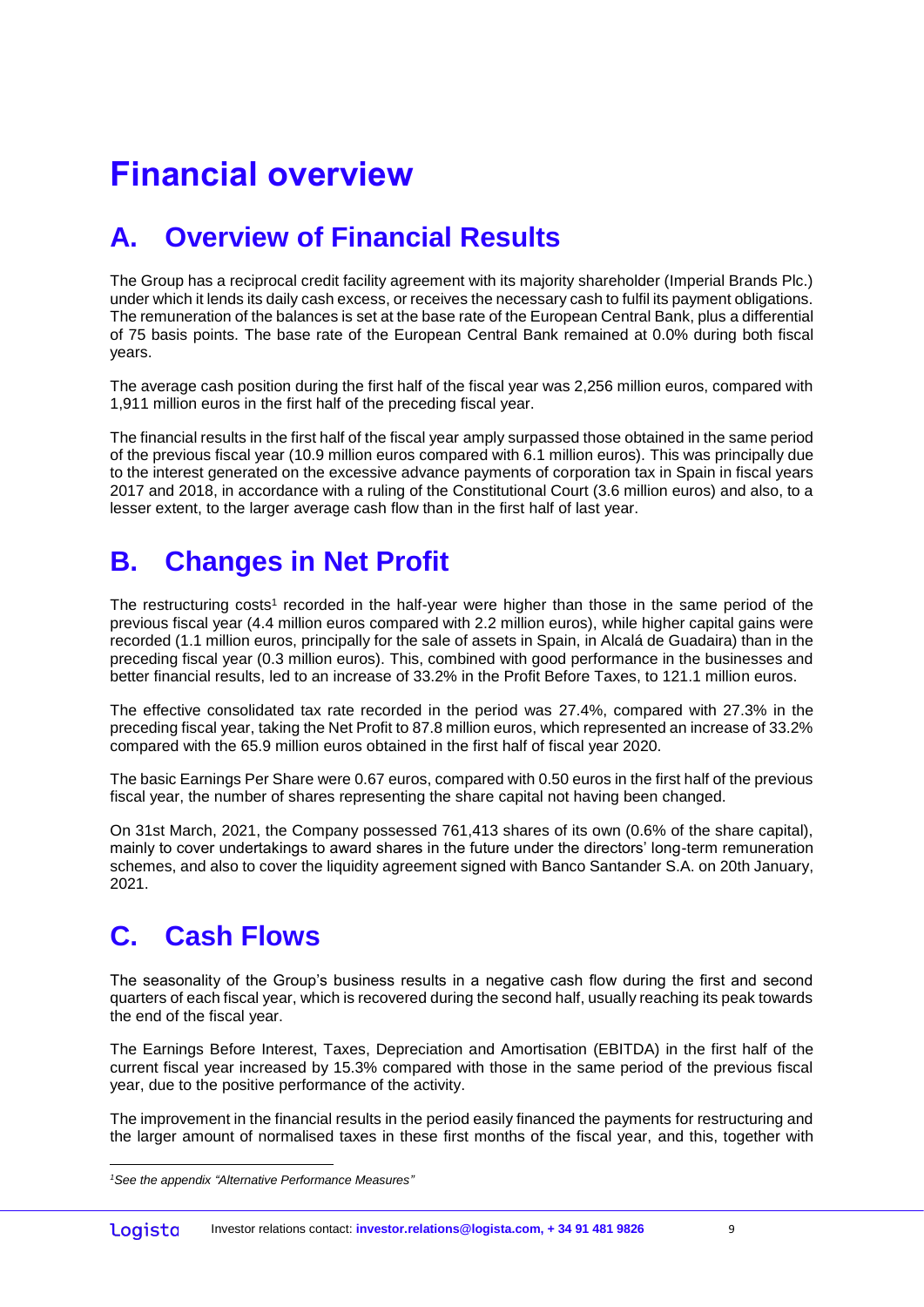smaller cash outflows for investments, translated into a cash position in the first half-year that was 21.8% higher than that obtained in the same period of the previous fiscal year.

The variation in working capital accentuated its negative trend, and resulted in a larger negative generation of free cash flow at 31st March, 2021, than that recorded in the same period of fiscal year 2020. This movement was due to the high position of working capital at the close of the period, which was, in turn, due to the payment conditions which in certain countries were temporarily applicable to the payment of excise duties.

### **D. Dividend Policy**

The General Shareholders' Meeting of 4th February, 2021, approved the distribution of a complementary dividend for the 2020 fiscal year of 104.3 million euros (0.79 euros per share), which was paid on 26th February, 2021. The total dividend corresponding to the 2020 fiscal year was thus approximately 156 million euros (1.18 euros per share), the same amount that was distributed as the total dividend in the 2019 fiscal year.

#### **E. Business Outlook**

The solid performance of our businesses in the first half of the current fiscal year, and the current situation in the market, suggest to increase the outlook announced at the end of the first quarter.

So, one can expect the Adjusted Operating Profit<sup>1</sup> in the 2021 fiscal year to record low double-digit growth over that obtained in FY 2020.

However, the numerous uncertainties about the rhythm of vaccination and the consequent impact that COVID-19 could continue having on the economies of the countries in which Logista operates, and about the measures that might be taken to contain its expansion if there are new waves of the pandemic, may well have an effect on the Group's activity. For these reasons our estimates will be reviewed at the end of every quarter.

 $\overline{a}$ *<sup>1</sup> See the appendix "Alternative Performance Measures"*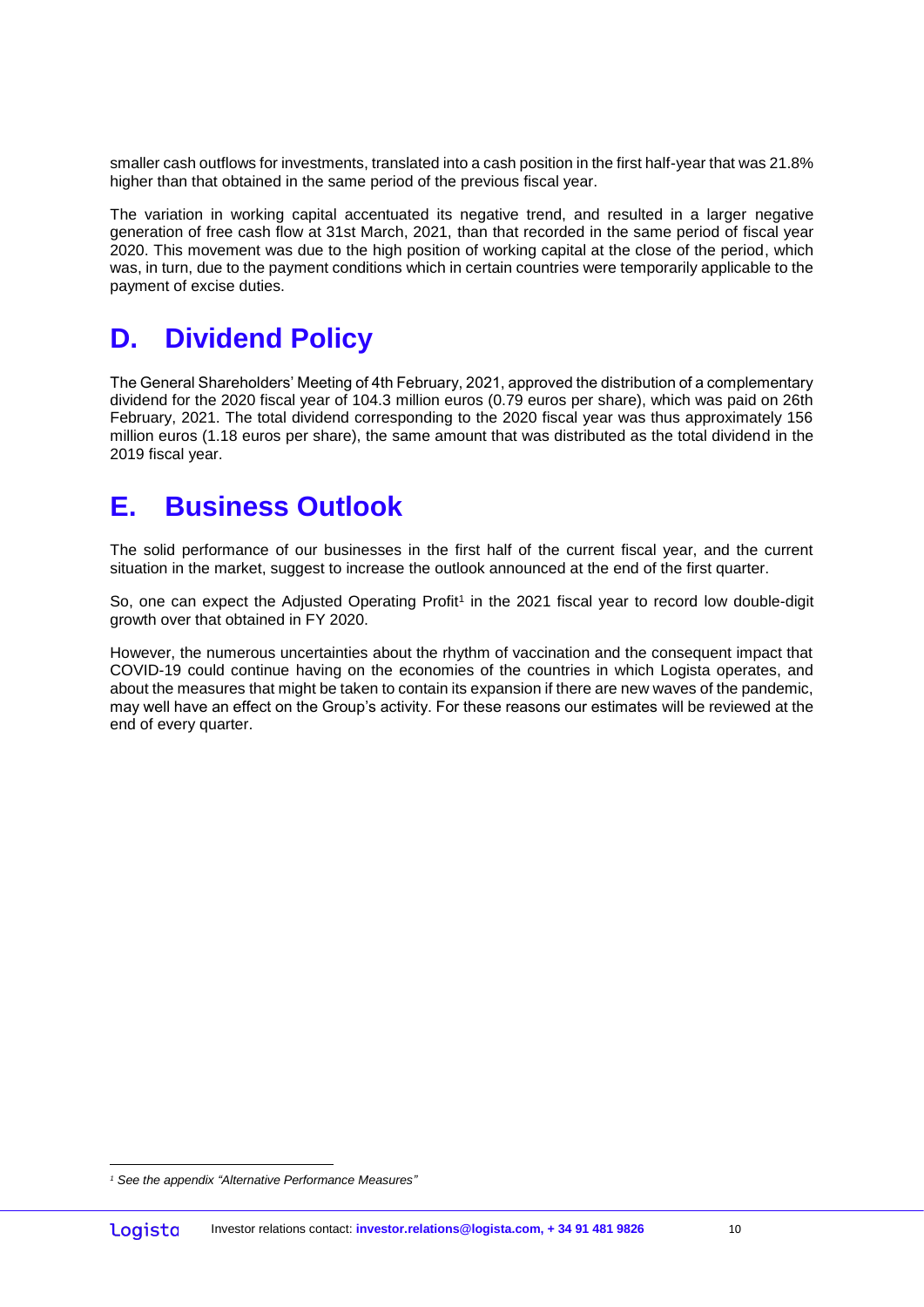# **Appendix**

## **Profit & Loss Account**

| M€                                                      | 1 Oct. $2020 -$<br>31 Mar. 2021 | 1 Oct. 2019 -<br>31 Mar. 2020 | %<br><b>Change</b> |
|---------------------------------------------------------|---------------------------------|-------------------------------|--------------------|
| <b>Revenues</b>                                         | 5,237.8                         | 5,004.2                       | 4.7%               |
| <b>Economic Sales1</b>                                  | 599.8                           | 566.9                         | 5.8%               |
| (-) Distribution Operating Costs <sup>1</sup>           | (386.0)                         | (377.2)                       | (2.3)%             |
| (-) Sales and Marketing Operating Expenses <sup>1</sup> | (33.2)                          | (35.0)                        | 5.1%               |
| (-) Research and G&A Operating Expenses <sup>1</sup>    | (42.6)                          | (42.6)                        | (0.0)%             |
| Total Operating Costs <sup>1</sup>                      | (461.8)                         | (454.8)                       | (1.5)%             |
| <b>Adjusted EBIT<sup>1</sup></b>                        | 138.0                           | 112.1                         | 23.1%              |
| Margin <sup>1</sup> %                                   | 23.0%                           | 19.8%                         | 320 bp             |
| (-) Restructuring Cost <sup>1</sup>                     | (4.4)                           | (2.2)                         | (99.9)%            |
| (-) Amort. of Assets Logista France                     | (26.1)                          | (26.1)                        | 0.0%               |
| (-) Net Loss on Disposal and Impairments                | 1.1                             | 0.4                           | 242.1%             |
| (-) Share of Results of Companies and Others            | 1.6                             | 0.7                           | 15.4%              |
| <b>Operating Profit</b>                                 | 110.2                           | 84.8                          | 30.0%              |
| (+) Financial Income                                    | 12.7                            | 7.7                           | 65.0%              |
| (-) Financial Expenses                                  | (1.8)                           | (1.6)                         | $(13.7)\%$         |
| <b>Profit before taxes</b>                              | 121.1                           | 90.9                          | 33.2%              |
| (-) Corporation Tax                                     | (33.2)                          | (24.8)                        | $(33.7)\%$         |
| <b>Effective Tax Rate</b>                               | 27.4%                           | 27.3%                         | (10) b.p.          |
| (+/-) Other Income / (Expenditure)                      | (0.0)                           | 0.0                           | n.r.               |
| (-) Minority Interests                                  | (0.1)                           | (0.2)                         | 28.1%              |
| <b>Net Profit</b>                                       | 87.8                            | 65.9                          | 33.2%              |

 $\overline{a}$ *<sup>1</sup> See the appendix "Alternative Performance Measures"*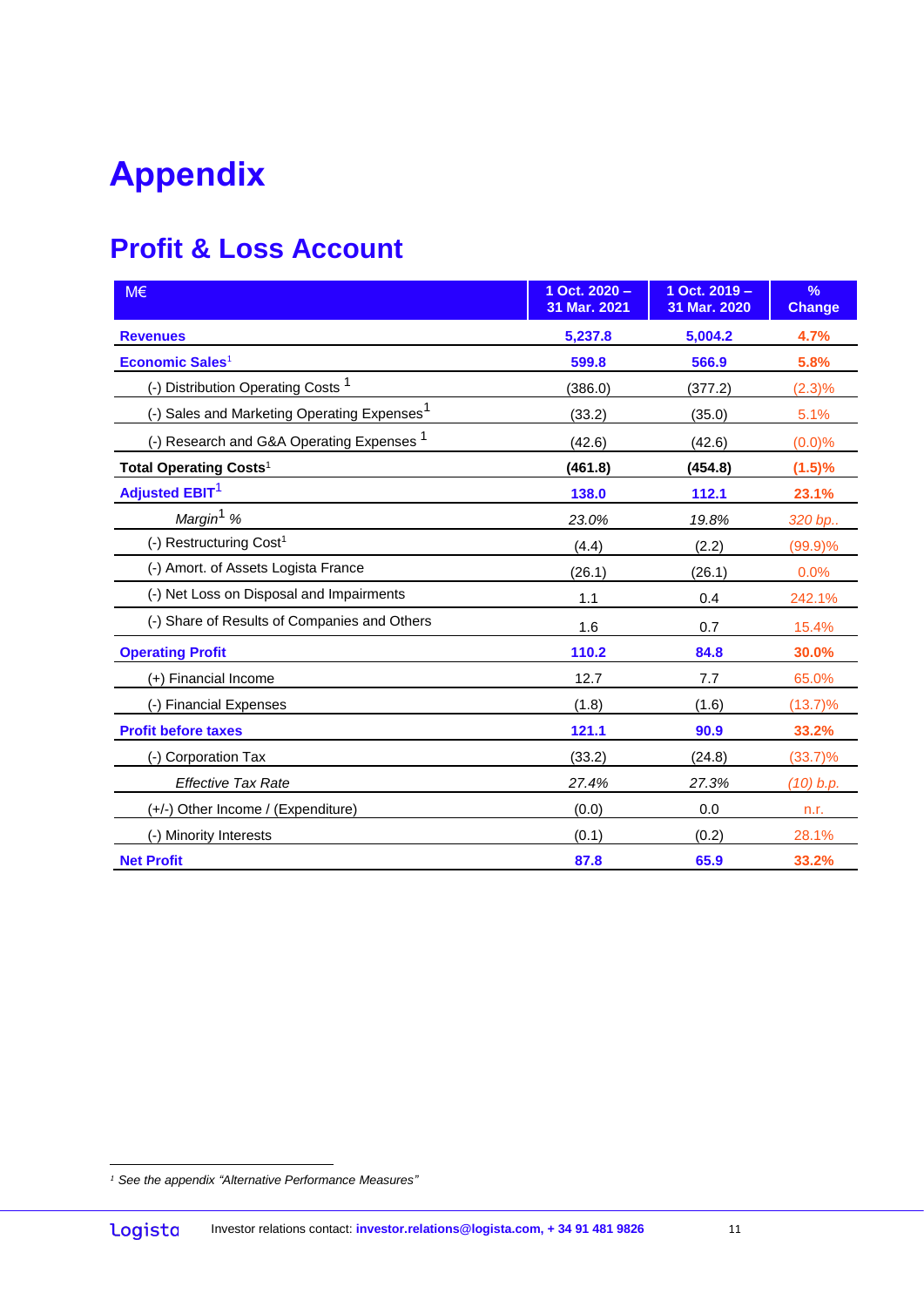### **Statement of Cash Flow**

| $M \in$                         | 1 Oct. $2020 -$<br>31 Mar. 2021 | 1 Oct. 2019 -<br>31 Mar. 2020 | <b>Change</b> |
|---------------------------------|---------------------------------|-------------------------------|---------------|
| <b>EBITDA</b>                   | 173.2                           | 150.2                         | 23.0          |
| Restructuring & Other Payments  | (7.6)                           | (8.0)                         | (0.4)         |
| <b>Financial Result</b>         | 11.9                            | 7.0                           | 4.9           |
| <b>Normalised Taxes</b>         | (38.8)                          | (30.4)                        | (8.4)         |
| Net Investments                 | (16.2)                          | (18.2)                        | 2.0           |
| <b>Normalised Cash Flow</b>     | 122.5                           | 100.5                         | 22.0          |
| Variation in Working Capital    | (725.3)                         | (384.3)                       | (341.0)       |
| Effect of cut-off date on taxes | 44.8                            | (31.4)                        | 76.2          |
| <b>Free Cash Flow</b>           | (558.1)                         | (315.2)                       | (242.8)       |

## **Balance Sheet**

| M€                                       | 31 March 2021 | 30 September 2020 |
|------------------------------------------|---------------|-------------------|
| Tangible Assets and other Fixed Assets   | 361.9         | 373.3             |
| Net Long-Term Financial Assets           | 20.8          | 19.2              |
| Net Goodwill                             | 920.8         | 920.8             |
| Other Intangible Assets                  | 380.7         | 408.1             |
| Deferred Tax Assets                      | 16.2          | 18.7              |
| Net Inventory                            | 1,359.8       | 1,294.3           |
| Net Receivables and Others               | 2,006.0       | 1,985.7           |
| Cash & Cash Equivalents                  | 2,145.0       | 2,826.8           |
| <b>Total Assets</b>                      | 7,211.2       | 7,846.9           |
| <b>Group Equity</b>                      | 491.8         | 514.2             |
| Minority interests                       | 0.8           | 2.1               |
| <b>Non-Current Liabilities</b>           | 157.9         | 167.6             |
| Deferred Tax Liabilities                 | 248.0         | 253.6             |
| Short-Term Financial Debt                | 79.2          | 77.4              |
| <b>Short-Term Provisions</b>             | 10.5          | 13.5              |
| Trade Debtors and Other Accounts Payable | 6,223.0       | 6,818.6           |
| <b>Total Liabilities</b>                 | 7,211.2       | 7,846.9           |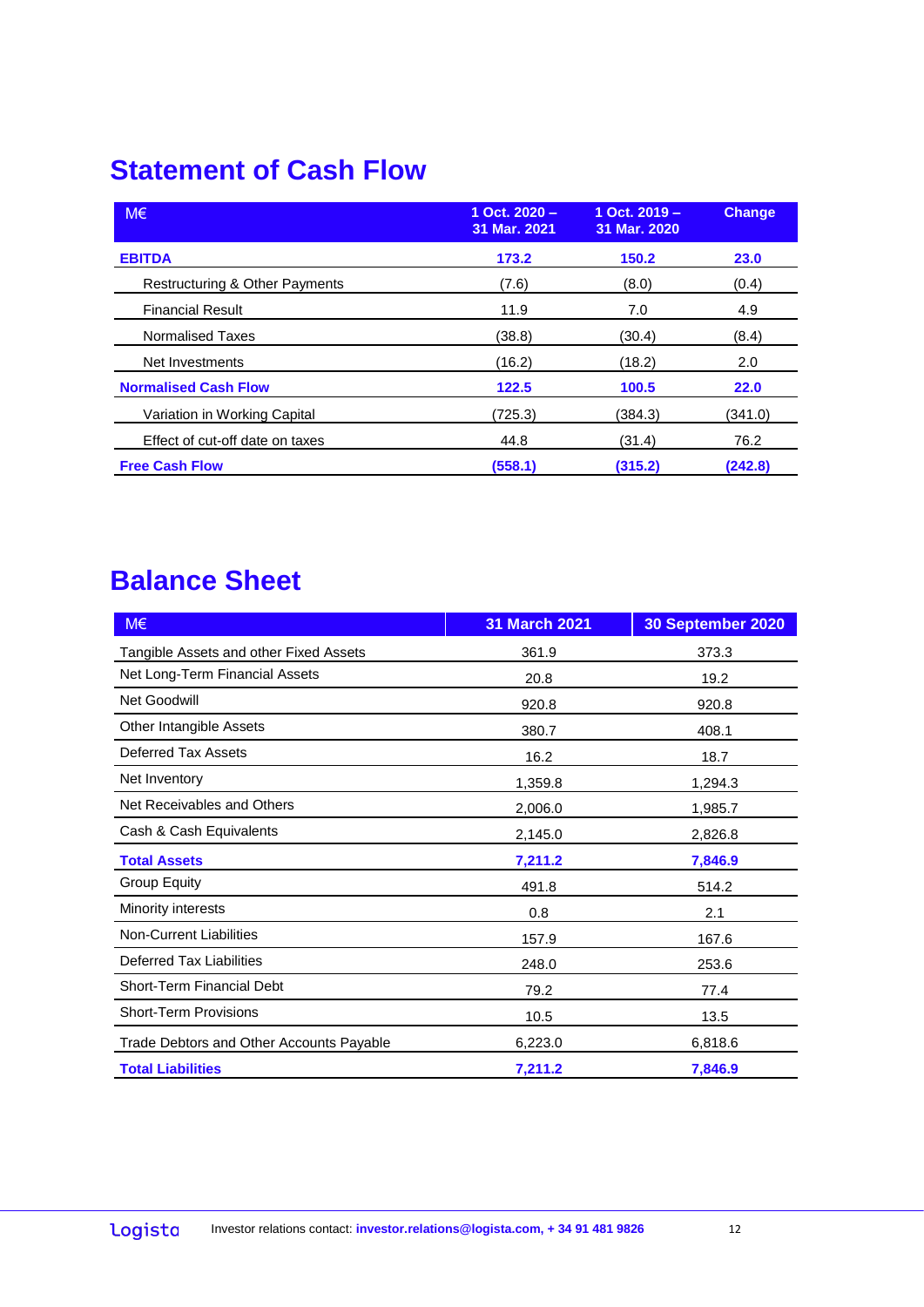### **Alternative Performance Measures**

 **Economic Sales**: this figure is equivalent to the Gross Profit figure and is used without distinction by the Group's Management to refer to the figure resulting from subtracting Procurements from the Revenue figure.

The Group's Management considers that this figure is a meaningful measure of the fee revenue which we generate from performing our distribution services, and provides investors with a useful view of the Group's financial performance.

| M€                  | 1 Oct. 2020 - 31 Mar. 2021 | 1 Oct. 2019 - 31 Mar. 2020 |
|---------------------|----------------------------|----------------------------|
| Revenues            | 5.237.8                    | 5.004.2                    |
| Procurements        | (4,638.0)                  | (4, 437.3)                 |
| <b>Gross Profit</b> | 599.8                      | 566.9                      |

 **Adjusted Operating Profit (Adjusted EBIT)**: This indicator is calculated, basically, by deducting from the Operating Profit those costs that are not directly related to the revenue obtained by the Group in each period, thus facilitating the analysis of the changes in Group's operating costs and margins.

The Adjusted Operating Profit (Adjusted EBIT) is the main indicator used by the Group's Management to analyse and measure the progress of the business.

| $M \in$                                      | 1 Oct. $2020 -$<br>31 Mar. 2021 | 1 Oct. 2019 –<br>31 Mar. 2020 |
|----------------------------------------------|---------------------------------|-------------------------------|
| <b>Adjusted Operating Profit</b>             | 138.0                           | 112.1                         |
| (-) Restructuring Costs                      | (4.4)                           | (2.2)                         |
| (-) Amortisation of Assets (Logista France)  | (26.1)                          | (26.1)                        |
| (+/-) Result of Disposals and Impairment     | 1.1                             | 0.4                           |
| (+/-) Result by the Equity Method and Others | 1.6                             | 0.7                           |
| <b>Operating Profit</b>                      | 110.2                           | 84.8                          |

 **Adjusted Operating Profit margin over Economic Sales**: calculated as Adjusted Operating Profit divided by Economic Sales (or, indistinctly, Gross Profit).

This ratio is the main indicator used by the Group's Management to analyse and measure the changes in the profitability obtained by the Group's typical activity in a given period.

| M€                                | 1 Oct. $2020 -$<br>31 Mar. 2021 | $1$ Oct. $2019 -$<br>31 Mar. 2020 | % Variación |
|-----------------------------------|---------------------------------|-----------------------------------|-------------|
| Economic Sales                    | 599.8                           | 566.9                             | 5.8%        |
| <b>Adjusted Operating Profit</b>  | 138.0                           | 112.1                             | 23.1%       |
| <b>Margin over Economic Sales</b> | 23.0%                           | 19.8%                             | $+320 b.p.$ |

 **Operating expenses**: these include the costs of logistics networks, commercial expenses, research expenses and head office expenses that are directly related to the revenues obtained by the Group in each period. The figure is the main one used by the Group's Management to analyse and measure the performance of the costs structure. It does not include restructuring costs or amortisation of the assets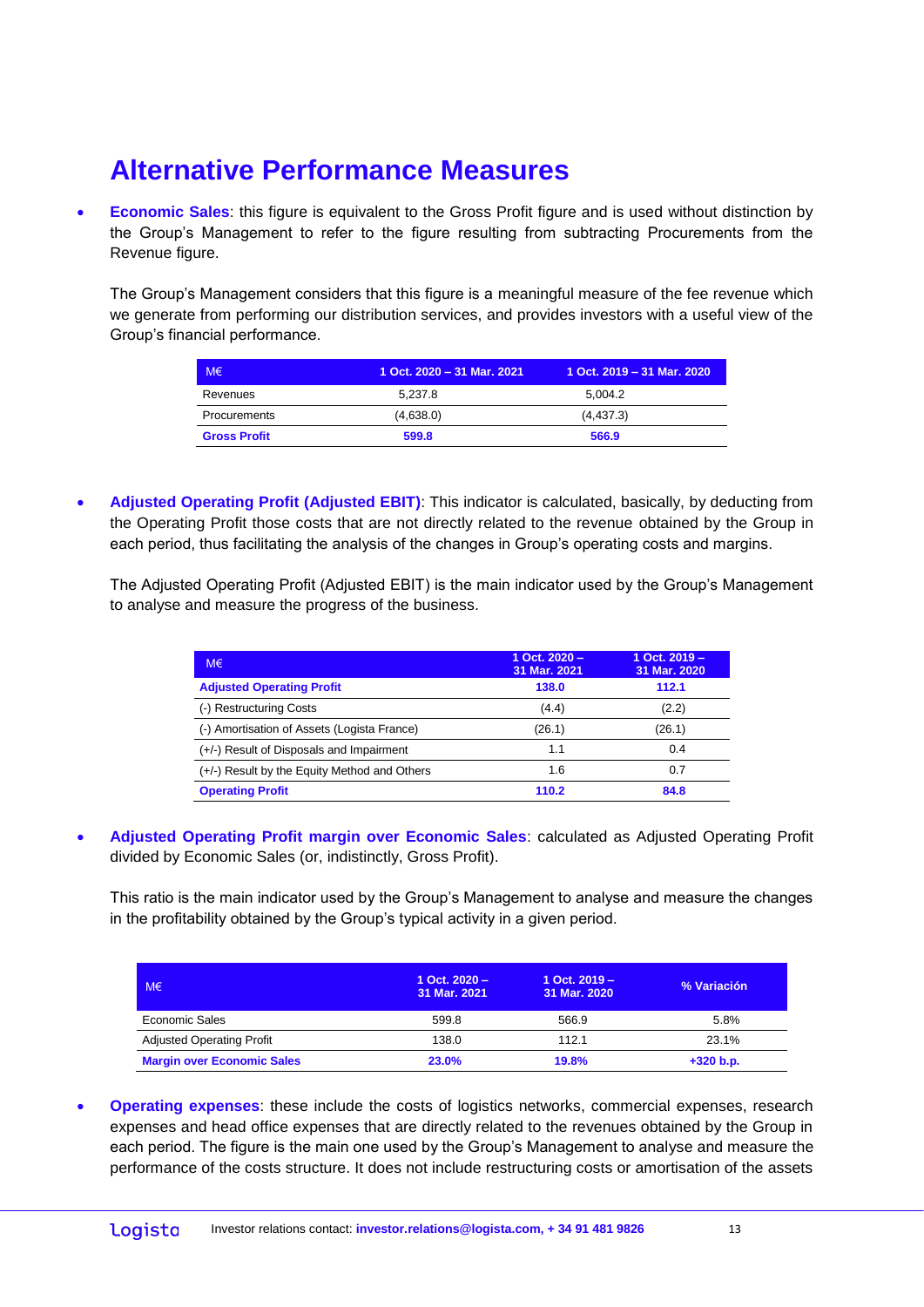derived from the acquisition of Logista France, because they are not directly related to the revenues obtained by the Group in each period.

#### **Reconciliation with Interim Financial Statements:**

| IM€                                                       | 1 Oct. 2020 - 31 Mar. 2021 | 1 Oct. 2019 - 31 Mar. 2020 |
|-----------------------------------------------------------|----------------------------|----------------------------|
| Cost of logistic networks                                 | 412.9                      | 404.8                      |
| Sales & Marketing expenses                                | 33.5                       | 35.1                       |
| Research expenses                                         | 1.3                        | 1.4                        |
| Expenses of central offices                               | 44.6                       | 41.9                       |
| (-) Restructuring costs                                   | (4.4)                      | (2.2)                      |
| (-) Amortisation of Assets (Logista France)               | (26.1)                     | (26.1)                     |
| <b>Operating Costs or Expenses in management accounts</b> | 461.8                      | 454.8                      |

 **Non-recurring expenses**: refers to those expenses which, although they might occur in more than one period, do not have continuity in time (unlike operating expenses) and only affect the accounts at a specific moment.

This figure helps the Group's Management to analyse and measure the performance of the Group's activity in each period.

 **Recurring operating expenses**: this term refers to those expenses which occur continuously and which allow the Group's activity to be sustained. They are calculated from the total operating costs minus the non-recurring costs defined in the previous point.

This figure helps the Group's Management to analyse and measure the performance of the Group's activity in each period.

- **Restructuring costs:** are the costs incurred by the Group to increase the operating, administrative and commercial efficiency in our company, including the costs related to reorganization, dismissals and closures or transfers of warehouses or other installations.
- **Non-recurring results:** are the year's results that do not have continuity during the year and only affect the accounts at a specific moment. The figure is included in the operating profit.